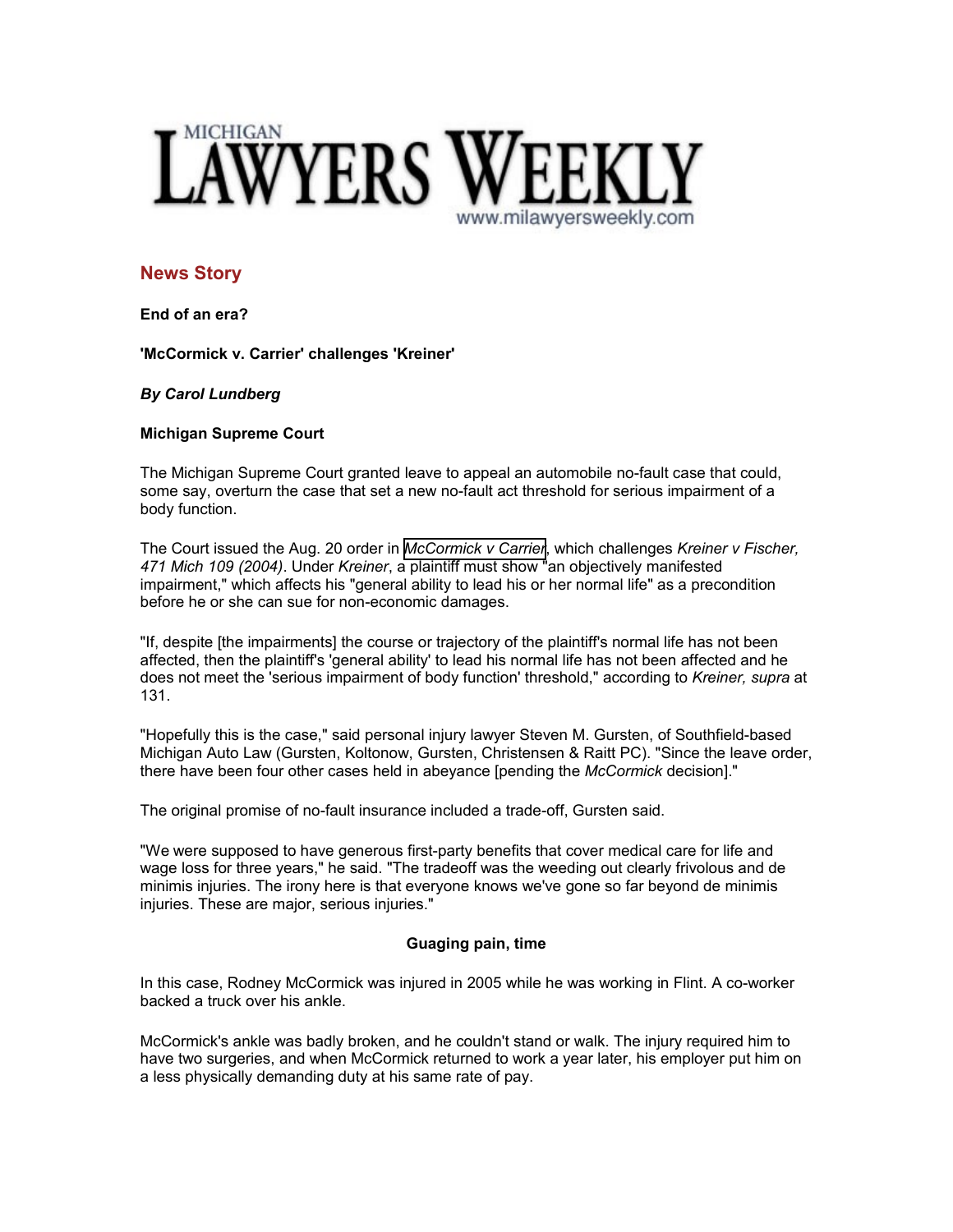In the lower courts, it was determined that because McCormick was working, and he was still able to fish and golf (even though he said he did so with considerable pain), the course and trajectory of his life had not been altered, and his injury was not keeping him from leading his normal life, so he was not entitled to non-economic compensation using the *Kreiner* standard.

Justice Maura D. Corrigan wrote a dissent to the order granting McCormick's appeal.

She noted that on Oct. 22, 2008, the court decided 4-3 to deny the plaintiff's application for leave to appeal the Court of Appeals' decision, which had resolved in favor of the defendant.

"Now, although neither the law nor the facts of his case have changed, plaintiff seeks reconsideration of our order. He and his amici seek to take advantage of the intervening change in this Court's membership to reopen an otherwise final case. They have succeeded," Corrigan wrote.

It's overdue, said Gursten, recalling the names associated with what he calls the "victims of the *Kreiner* decision - *Benefiel* [*v. Auto-Owners Insurance Company*], *Plaggemeyer* [*v. Lee*], *Gagne* [*v. Schulte*]. These are real people who suffered real injuries and real pain."

But how much pain and how much time the pain persists is likely to be at the heart of the *McCormick* decision, said John J. Bursch, chair of the appellate group at Warner Norcross & Judd LLP's Grand Rapids office, who also wrote an amicus brief in *Benefiel*.

"In this case, the 'how much' is a broken ankle, and the 'how long' is a year," Bursch said.

#### **'Tweaking around the edges'**

Even though Bursch thinks the Court will relax the *Kreiner* standard a bit, he doesn't think that the Court will overturn it in such a way that throws out the decision entirely.

"It's the tweaking around the edges that the Court is likely to examine and change," he said. "For the most part, both liberal and conservative judges have differed in the application of the *Kreiner* test, but not the test itself."

Despite all the controversy around *Kreiner*, Bursch said the decision did add some needed guidance to no-fault cases.

"*Kreiner* established that there is a standard for how a plaintiff's life has been affected, by how much it has been affected, and for how long it's been affected," he said. "Even though there are no bright line rules on those issues, *Kreiner* did add focus to the extent that it added those factors for the lower courts to evaluate."

But adding that focus was an attempt to fix something that wasn't really broken, say some.

"Allowing judges to make the determination has been a failure," said David S. Mittleman, of Lansing-based Church Wyble PC.

"It was always pretty easy to determine two of the three levels of injury," Mittleman said. "Death is easy to determine. A permanent serious disfigurement is also pretty easy. But a serious impairment of body function has been trickier. In 1995, the legislature defined it as an objectively manifested impairment of an important body function that affects the ability to lead his or her life."